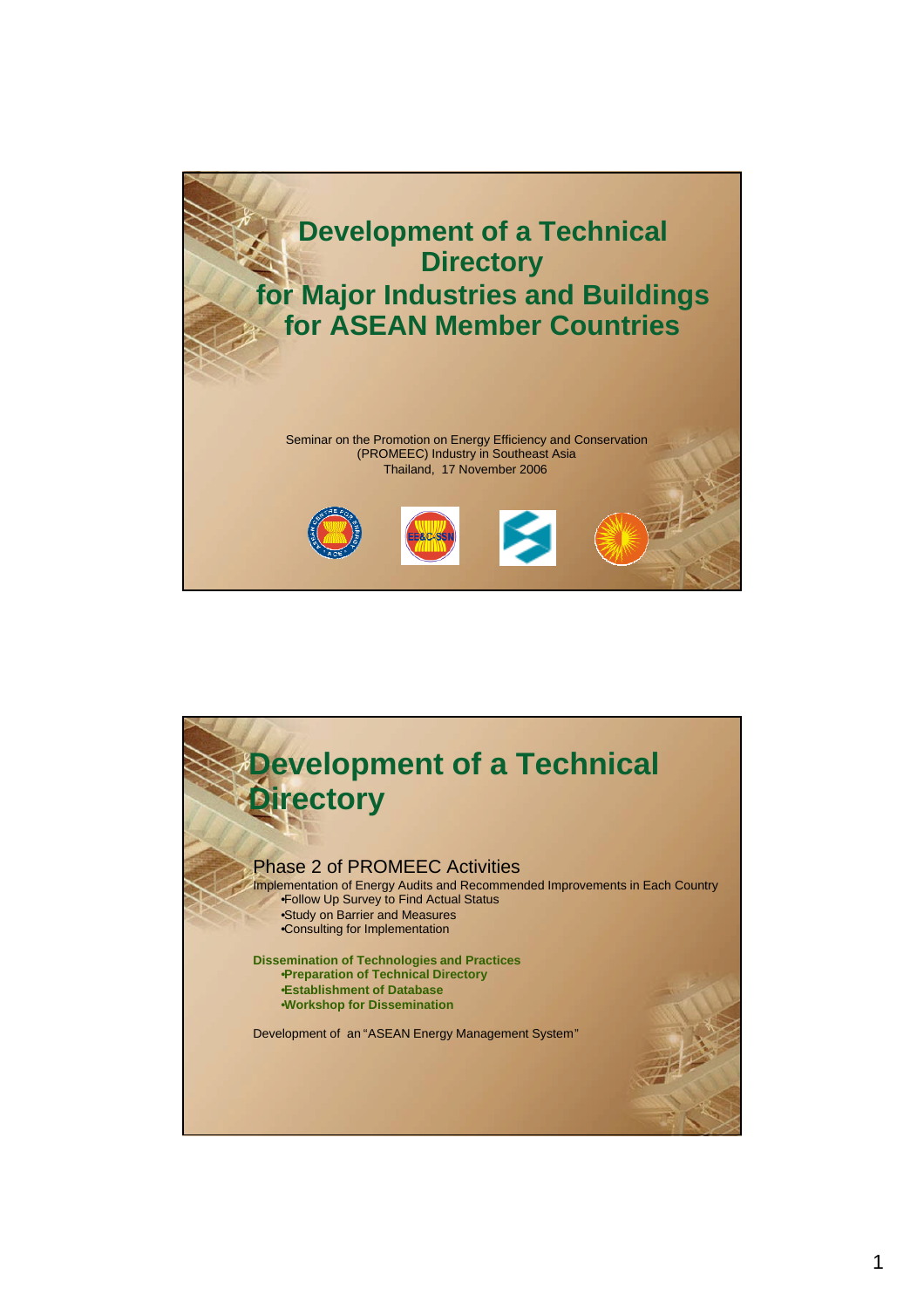## **Why Develop a Technical Directory?**

•Introduce and promote technologies and best practices on EE&C available in the world and in ASEAN •Encourage further investments in technologies and best

- practices
- •Help create the market
- •Promote a culture of increased efficiency
	- –Savings
	- –Employment
	- –Environmental Protection

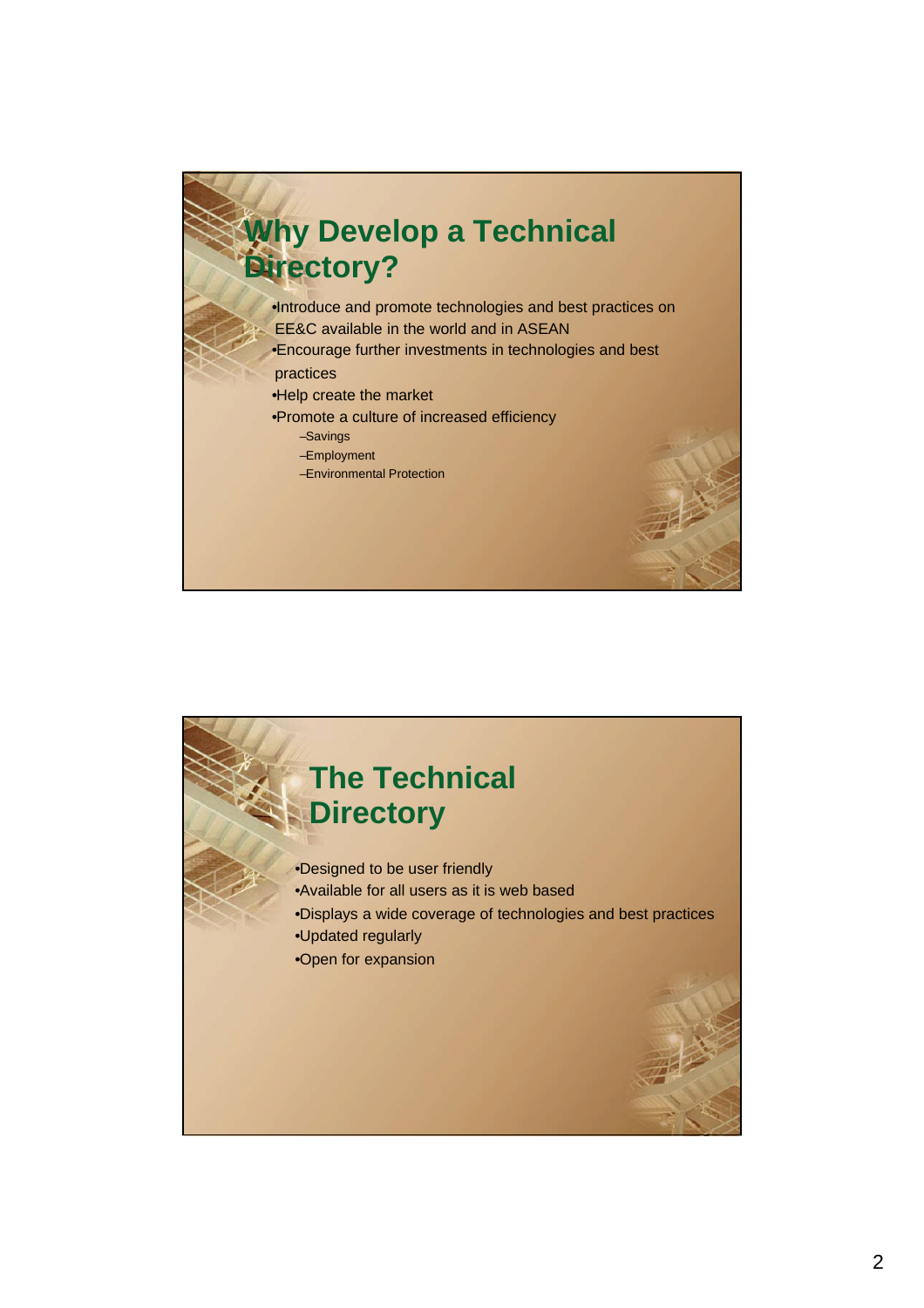

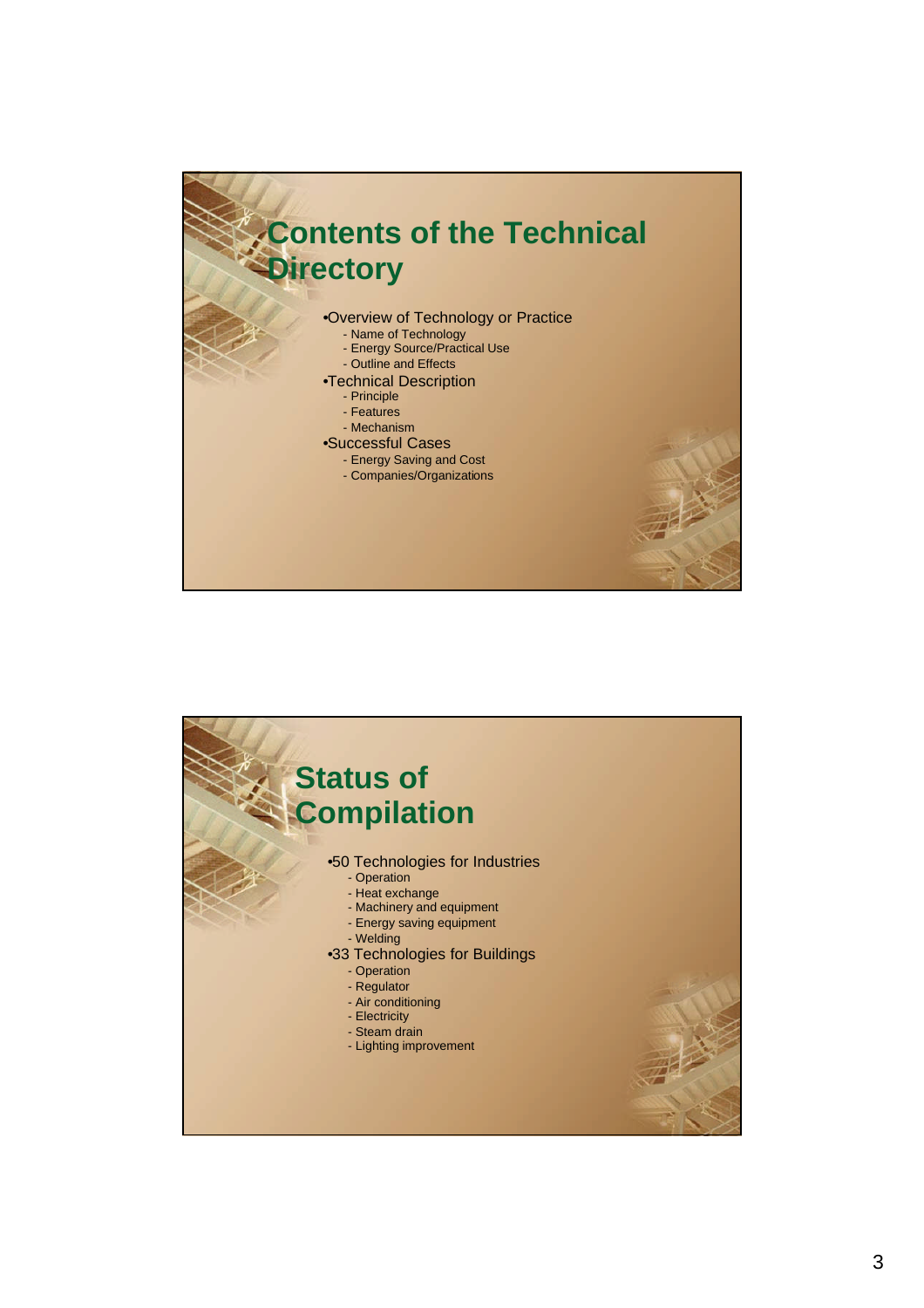## Application of Heat Pumps to a Fractionator Boiler Re-circulation scrubber pump **Capacitor** Caustic soda production process, Brine electrolysis heat recovery line preheater Caustic soda production process, Energy-saving ion-exchange membrane electrolyzer Caustic soda production process, Improvement of active cathode for ion-exchange membrane method electrolyzer Caustic soda production process Reduction of electrolytic electricity of brine electrolyzer Circulating Fluidized Bed (CFB) Boiler Technology Clean Boiler Waterside Heat Transfer Surface De-inking Module Pumps Development of Energy Conservation Technology for Manufacturing Plastic Products through Process Omission Development of Energy Saving Distillation, Technology through Internal Heat Exch. Development of Fundamental Technologies for Next-Generation Satellites Development of Welding Technology of Steel Conservation Structures for Energy Energy saving improvement of blowers and pumps Energy saving of vacuum pump for paper-making machine Fan Pump Impeller **Technologies for Industries**

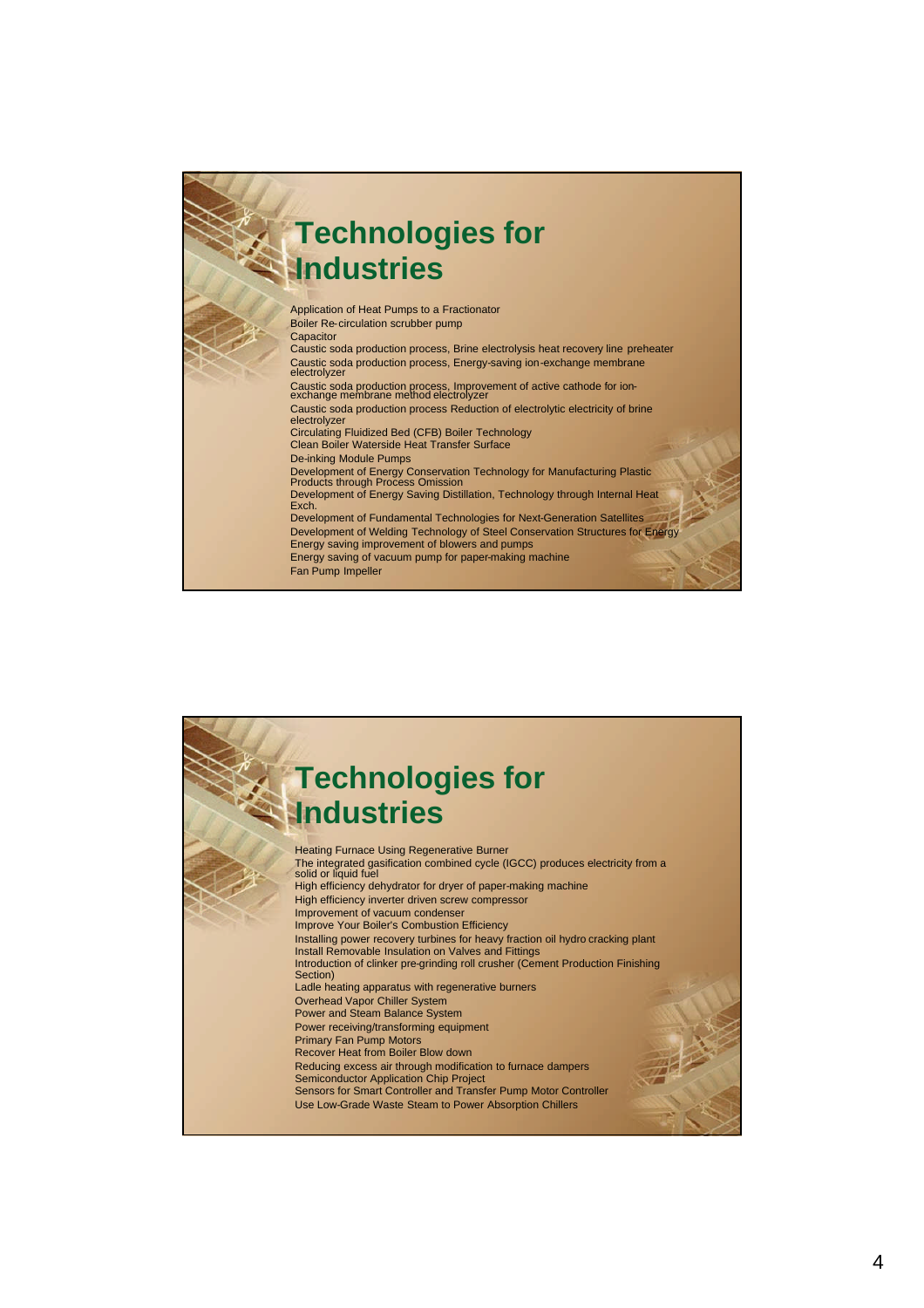## **Technologies for Buildings**

Absorption Chiller AC equipped with heat pipe Use of water chilled in cooling tower during winter to cool telecommunications equipment rooms Adjustment of air ratio in Boiler Automatic Operation Control for Escalator AVR with load management system Building Automation System (BAS Cogeneration System Control of outlet temperature of cold water from chiller depending on the season Control of the number of Elevators operating during nighttime Daylight sensors' on-and-off control of lights near the windows Diversion of emergency power generator to co-generation equipment Drain water heat recovery Energy Saving Module (Abbotly) Environmental Energy Utilization System Light Save (LSA2000B)

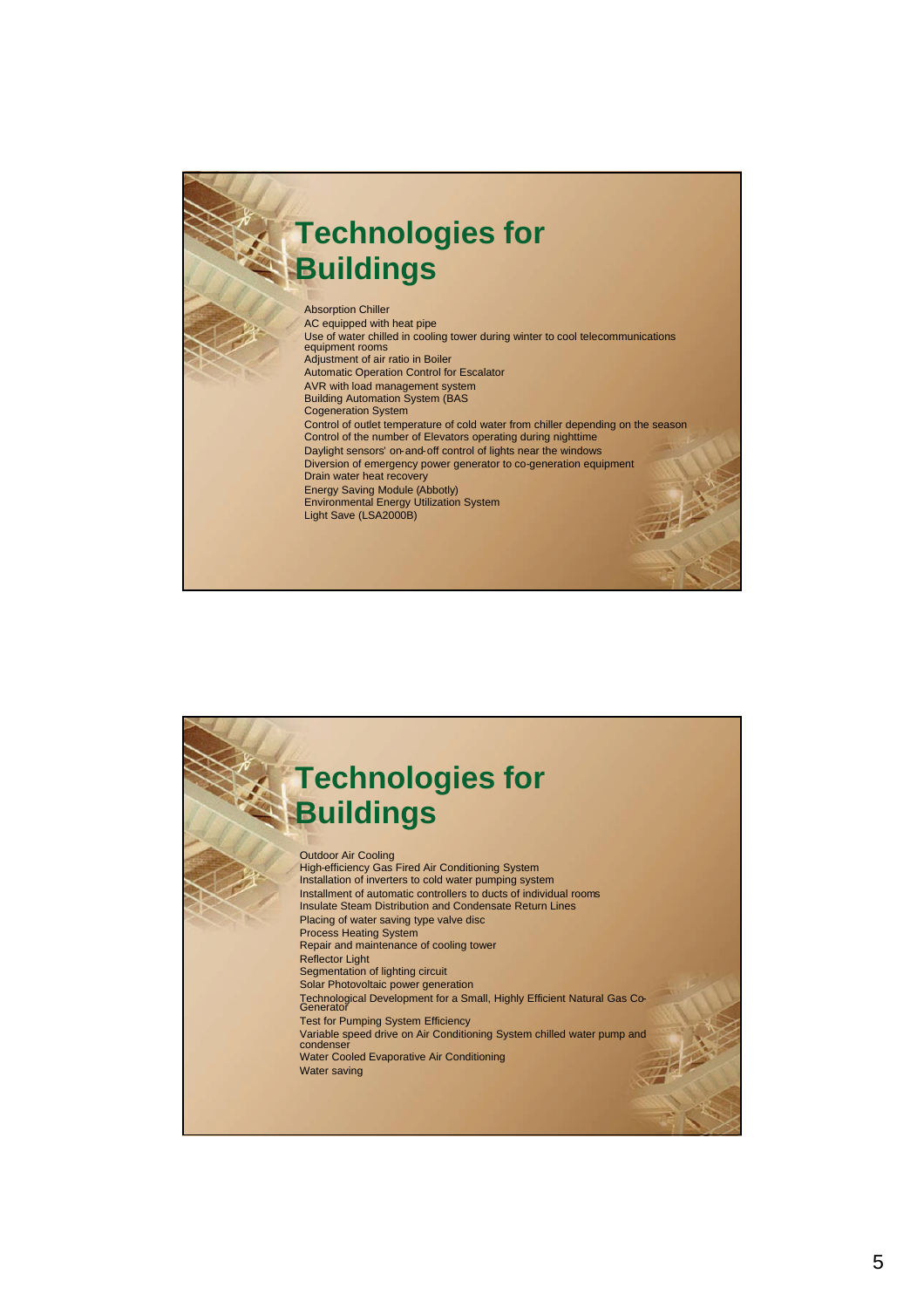

| Effectivness of             | AC Equipped with Heat Pipe used in Tropic Climate<br>Comfort Zone SNI can be maintained.                       |
|-----------------------------|----------------------------------------------------------------------------------------------------------------|
| the improving               | AC Capacity can be reduce by 15~20%.                                                                           |
| me asure                    | Operation cost can be reduce by 20~30%.                                                                        |
|                             | Room RH can be controlled <60%, to prevent the grow of Fungi and Microorganisim.                               |
| <b>E</b> nergy<br>saving    | AC Capacity can be reduce by 15~20%                                                                            |
| Green House                 |                                                                                                                |
| (except C02)                | Gas reduction Possible reduction correspondent to the reduction in electric power at power plants              |
| Cost                        | 0 (About the sam e as conventional AC)                                                                         |
|                             | Operation cost of AC (In case of 1HP (1kW))                                                                    |
| Economical<br>effectiveness | (Preconditions)<br>Operation tim e : 15 hours/day, 300 days/year,                                              |
| (be nefit and               | Electric Power Cost : Rp.500/kW h (US\$0.055/kW h)                                                             |
| cost                        | (Operation cost)                                                                                               |
|                             | 1 kW x 15h/d x 300d/v x Rp. 500/kWh (US\$0.055/kWh)                                                            |
|                             | Rp. 2,250,000.-/year (US\$22)                                                                                  |
| Note                        | Contacts for further information                                                                               |
|                             | Ir. John Budi Harjanto Listijono M.Eng.Sc                                                                      |
|                             | Universitas Katolik Indonesia ATM A JAYA, Fakultas Teknik Jurusan Teknik Mesin<br>PT Metroplitan Bayu Industri |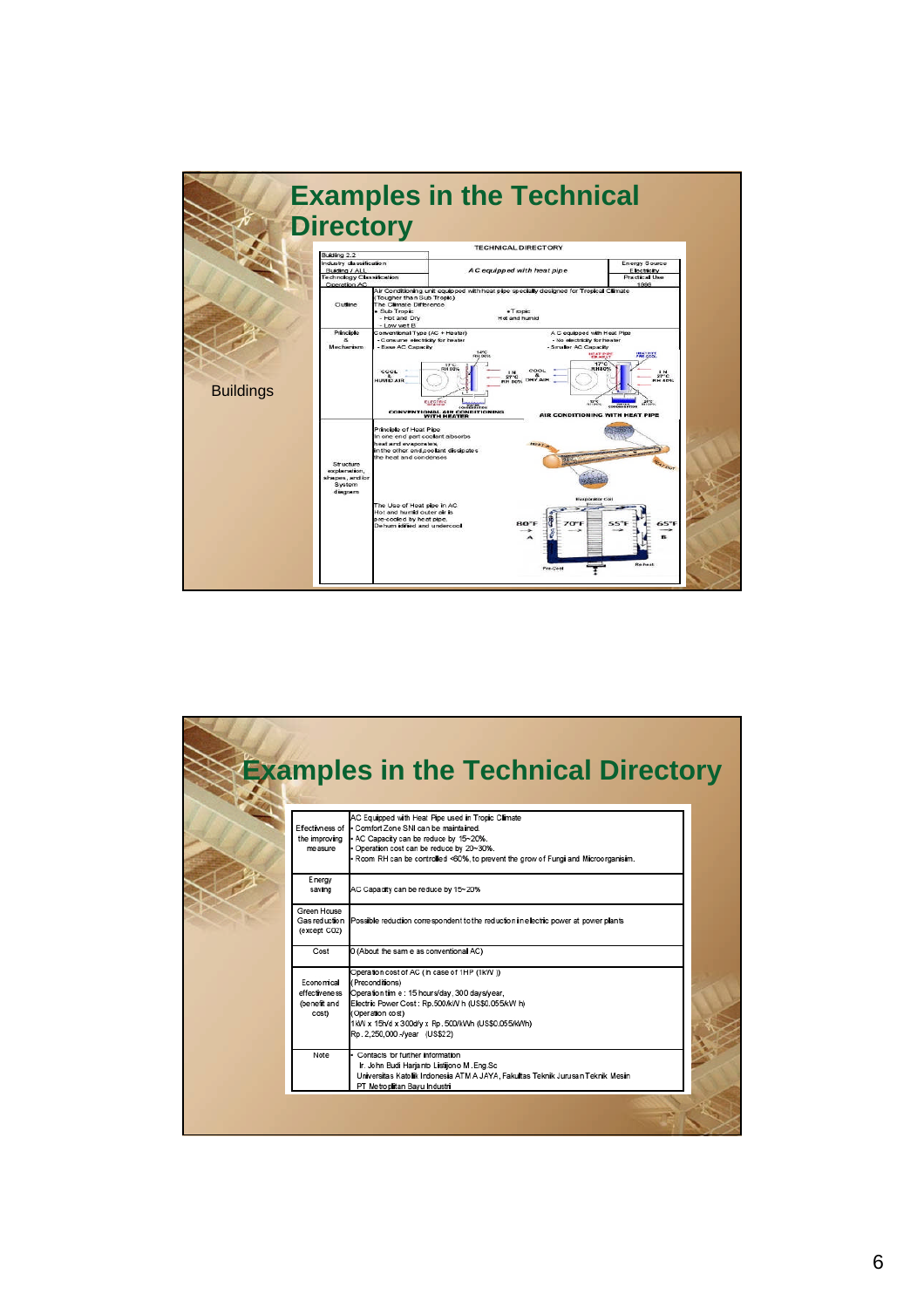

|  |            | <b>Examples in the Technical Directory</b>                                                                                       |         |  |
|--|------------|----------------------------------------------------------------------------------------------------------------------------------|---------|--|
|  |            | Energy Saving   Fuel saving of 56% correspond to montly consumption of 573 x 10 <sup>3</sup> Kcal, Increase of electric power    |         |  |
|  | effect     | consumption by 239 x 10 <sup>3</sup> Keal per month                                                                              |         |  |
|  | Economics  | Investment amount : 24 million yen                                                                                               |         |  |
|  |            | Equitment Cost Improvement effect : 10 million yen/year                                                                          |         |  |
|  |            | Investment payback : 2 - 3 years (excluding the refractory life)                                                                 |         |  |
|  | Remark     | As this apparatus has the automatic heating temperature control function, fuel consumption during<br>working is reduced as well. |         |  |
|  | References |                                                                                                                                  | Inquiry |  |
|  |            | Energy Saving, Vol 50, no 2, p 26 - 32 1998                                                                                      | ECCJ    |  |
|  |            |                                                                                                                                  |         |  |